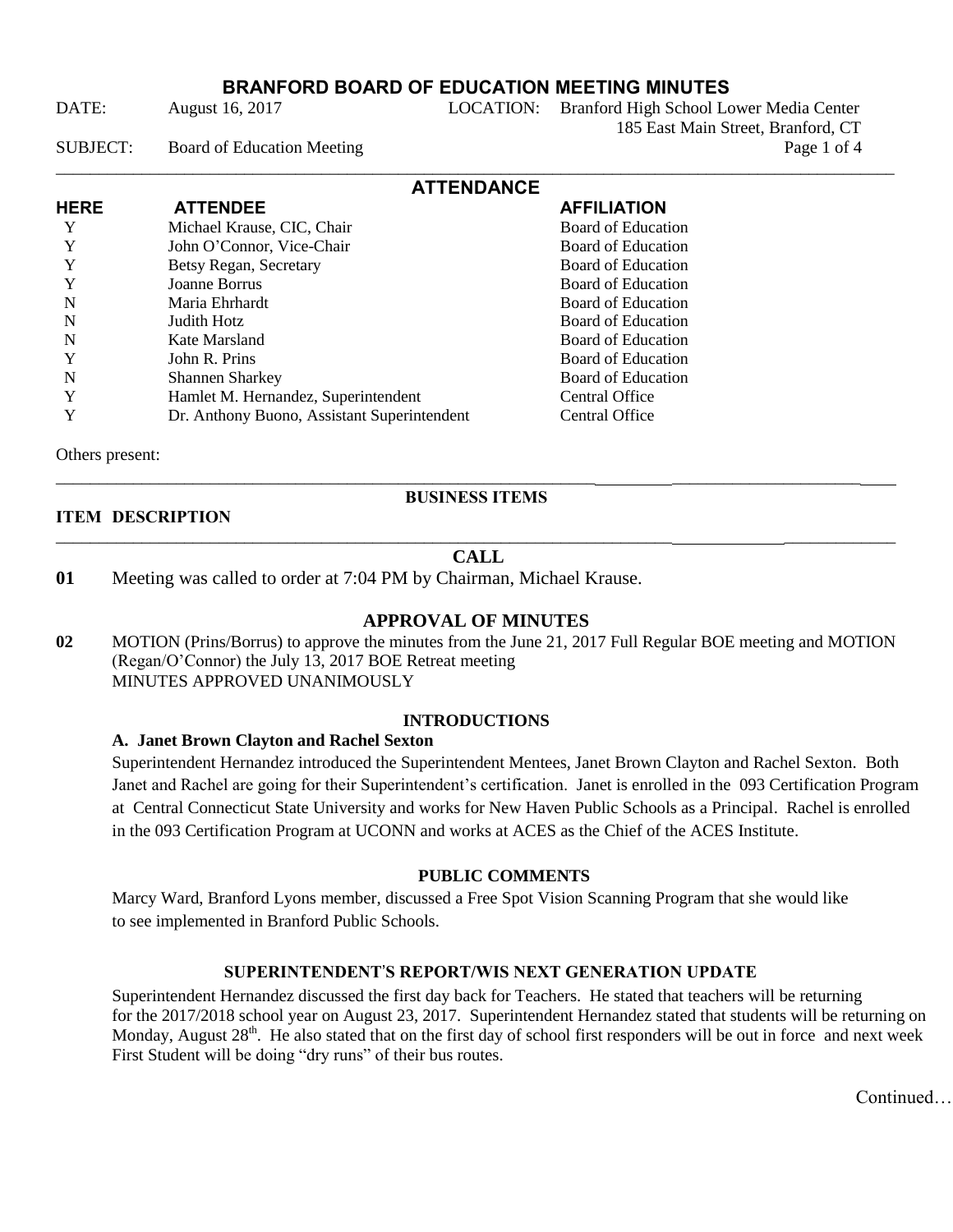\_\_\_\_\_\_\_\_\_\_\_\_\_\_\_\_\_\_\_\_\_\_\_\_\_\_\_\_\_\_\_\_\_\_\_\_\_\_\_\_\_\_\_\_\_\_\_\_\_\_\_\_\_\_\_\_\_\_\_\_\_\_\_\_\_\_\_\_\_\_\_\_\_\_\_\_\_\_\_\_\_\_\_\_\_\_\_\_\_\_\_\_\_\_\_\_\_\_

DATE: August 16, 2017 LOCATION: Branford High School Lower Media Center 185 East Main Street, Branford, CT

#### SUBJECT: Board of Education Meeting

## **SUPERINTENDENT'S REPORT/WIS NEXT GENERATION UPDATE** (Continued)

Superintendent Hernandez also reported that the Summer Scholars Program was held again this summer and took place at Branford High School from July 31<sup>st</sup> through August 11th. He stated that this summer saw the most participants ever with over 140 students attending. This year also saw students from grade 4 attending and the theme was sports.

Superintendent Hernandez also discussed the Summer Meals Program. He reported that the program ends on this coming Friday, August 18<sup>th</sup> and served over 20,000 meals. He commended Julio Montes and his staff for all their hard work to make this program so successful.

Superintendent Hernandez discussed the BHS track. He stated that the workers are getting ready to lay down the last coat of poly track and should be done very soon. He Commended Joe Carbone for the wonderful work that he did to help get this project completed.

In his monthly report on the WIS construction project, Superintendent Hernandez stated that they are waiting to hear from the State, but reported that the District is on a priority list. He stated that at the last project meeting the First Selectman was very optimistic regarding funding. If funding does become a program, a community meeting will be held to discuss how to proceed. The next step in the process comes in November with the filing of the States ED 0214 report (Application from the Town/BOE).

## **03 DISCUSSION/ACTION ITEMS**

#### **A. Donation to BHS Choral Program**

MOTION (Prins/O'Connor) to accept the \$1,000 donation that was received from the Branford Festival Committee and given to the BHS Choral Program.

APPROVED UNANIMOUSLY

#### **B. Donation to BHS Model Congress**

MOTION (O'Connor/Regan) to accept the \$2,000 donation that was received from Branford resident, Carole Brown and given to the BHS Model Congress.

## APPROVED UNANIMOUSLY

#### **C. Technology Fees**

Superintendent Hernandez discussed the assessment of fees for damaged technology. He stated that there are several options to consider, an example would be to collect fees vs. insurance. He also stated that the first conversation with Board regarding technology utilization fees took place approximately five years. Tom Pisani, stated that the last six weeks of school the District lost approximately seven devices a week, and no all of the damage to the devices were accidental, some of the damage was clearly intentional.

Board members discussed as well as asked several questions regarding assigning fee's including; could be there be a payment plan, how are textbook fees assessed, what kind of incidences/damage have we seen in these devices, how does the district handle a parent that won't pay, a Board member stated that they did not like the idea of collected fees on a regular basis unless the damage was intentionally done, a suggestion was made that as a district we should budget for damages that happen with the exception of willful damage.

Continued…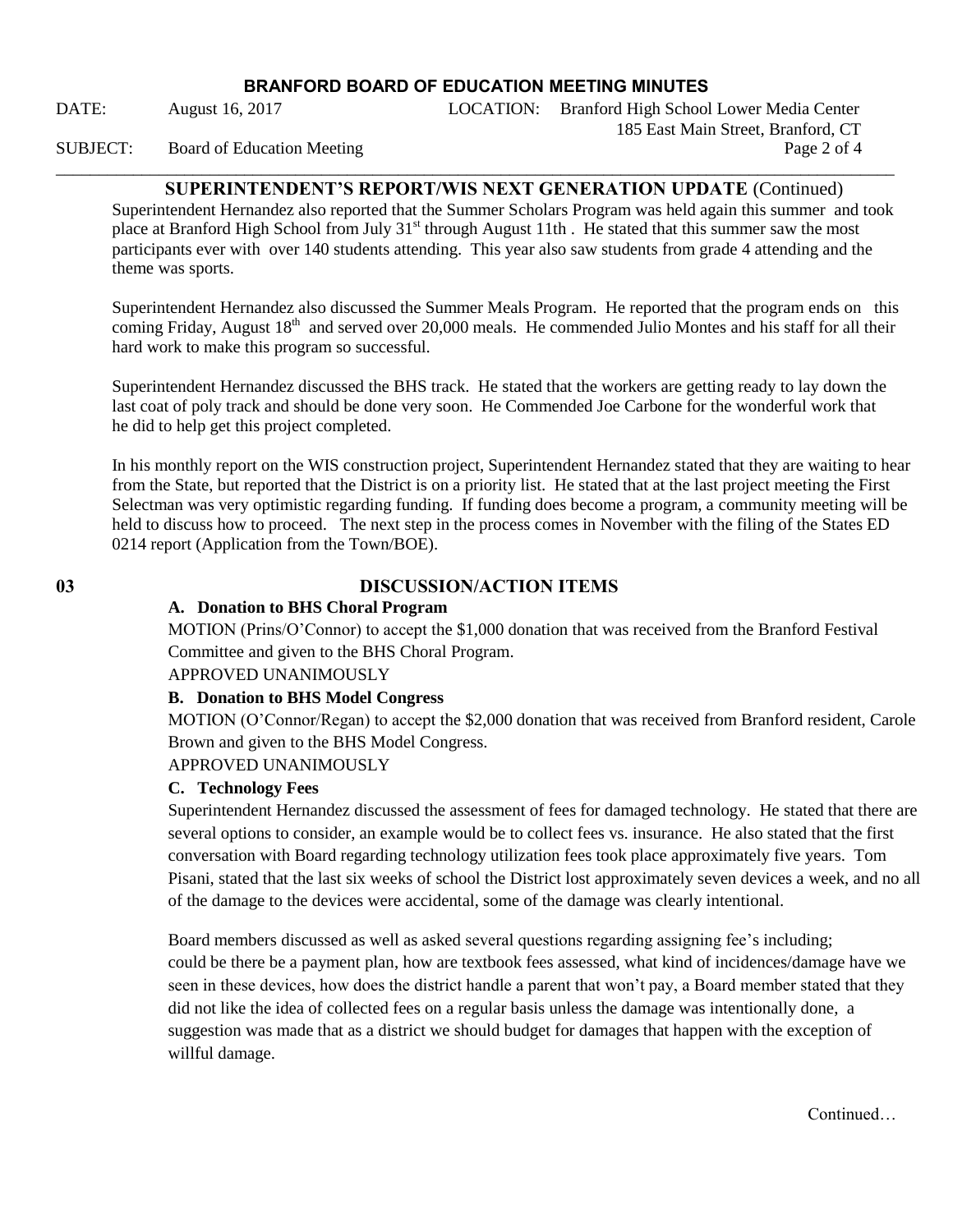DATE: August 16, 2017 LOCATION: Branford High School Lower Media Center

\_\_\_\_\_\_\_\_\_\_\_\_\_\_\_\_\_\_\_\_\_\_\_\_\_\_\_\_\_\_\_\_\_\_\_\_\_\_\_\_\_\_\_\_\_\_\_\_\_\_\_\_\_\_\_\_\_\_\_\_\_\_\_\_\_\_\_\_\_\_\_\_\_\_\_\_\_\_\_\_\_\_\_\_\_\_\_\_\_\_\_\_\_\_\_\_\_\_

SUBJECT: Board of Education Meeting Page 3 of 4

#### **DISCUSSION/ACTION ITEMS (Continued)**

185 East Main Street, Branford, CT

## **D. Appraiser Requirement Waiver**

MOTION (Prins/O'Connor) to waive the appraisal requirement regarding the auctioning of items located at Walsh Intermediate School that are no longer needed and hold very little value. APPROVED UNANIMOUSLY

#### **E. 2017/2018 Non-Resident Tuition Rate Increase**

MOTION (Borrus/Regan) to accept the 2.86% increase to the 2017/2018 non-resident tuition rate.

APPROVED UNANIMOUSLY

#### **F. Naming Advisory Committee**

Michael Krause, BOE Chair, discussed convening a Naming Ad Hoc Committee. He designated John Prins, as committee chair to discuss renaming the BHS auditorium.

#### **G. Rescind BPS Policy 0521.1 Grievance Procedure - Title IX/Rehabilitation Act, Section 504**

MOTION (Borrus/Prins) to rescind BPS Policy 0521.1

APPROVED UNANIMOUSLY

#### **H. First Reading of Policies:**

MOTION (O'Connor/Borrus) to approve the following policies for First Reading:

| a) | 1311.1 | $k)$ 4117.4  |
|----|--------|--------------|
| b) | 1330   | $1)$ 4118.11 |
| c) | 1700   | m) 4121      |
| d) | 2400   | n) 4122      |
| e) | 3313   | $o)$ 4131.1  |
| f) | 3516   | p) 4152.6    |
| g) | 3517   | q) $4211.1$  |
| h) | 4111.1 | r) 5000      |
| i) | 4112.4 | s) 5113.2    |
|    | 4112.6 | t) $5113$    |
|    |        |              |

APPROVED UNANIMOUSLY

## **PUBLIC COMMENTS**

Toni Cartisano, retired district staff member, discussed her desire to see the Branford High School auditorium named after Cathyann Roding. Stating that she "has never seen someone bring so much to the community." In her closing address to the Board, Ms. Cartisano said that she would be like to serve on the Naming Ad Hoc Committee.

#### **STANDING COMMITTEE REPORTS**

A. Communication Committee (Joanne Borrus, Chair). Next scheduled meeting:

Wednesday, September 6, 2017 at 6:00 P.M., Branford High School Lower Media Center.

B. Personnel & Finance Committee (Judy Hotz, Chair) . Next scheduled meeting:

Wednesday, September 6, 2017 at 6:30 P.M., Branford High School Lower Media Center.

**Continued**